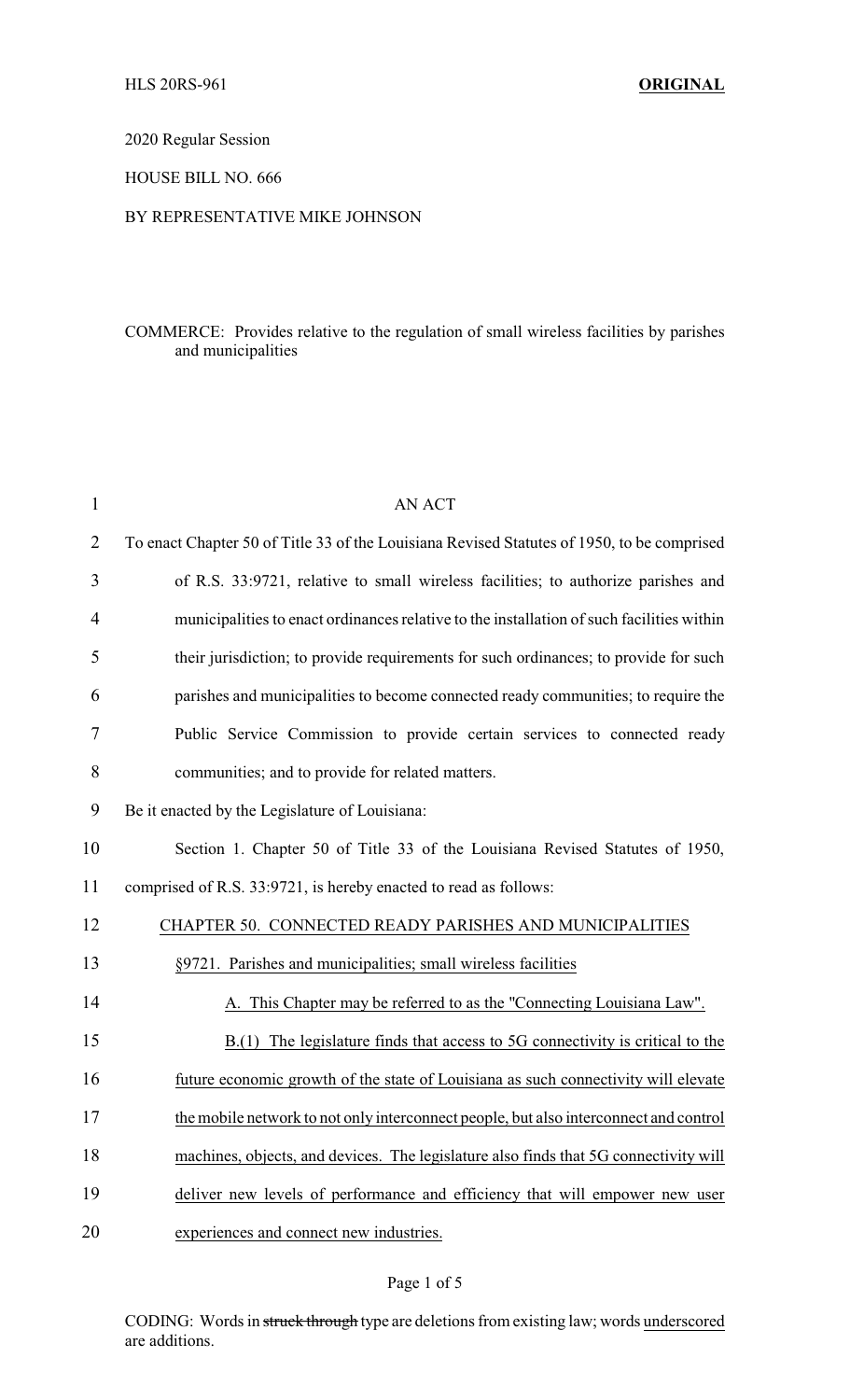| $\mathbf{1}$   | The legislature recognizes that local governments will play an important               |
|----------------|----------------------------------------------------------------------------------------|
| $\overline{2}$ | role in increasing access to 5G connectivity. The legislature also recognizes the need |
| 3              | to provide regulation regarding access to such connectivity as an increasing number    |
| 4              | of small wireless facilities have been installed within the jurisdictions of local     |
| 5              | governments across the state of Louisiana.                                             |
| 6              | C. Notwithstanding any other provision of law to the contrary, a parish or             |
| 7              | municipal governing authority may provide, by ordinance, for the installation of       |
| 8              | small wireless facilities within the jurisdiction of the parish or municipality.       |
| 9              | $D(1)$ Any ordinance enacted pursuant to the provisions of this Section shall          |
| 10             | establish a time period within which a parish or municipality has to review            |
| 11             | applications received from a cellular service provider interested in installing small  |
| 12             | wireless facilities. Any such ordinance shall also establish a fee schedule regarding  |
| 13             | the amounts to be charged to any such service provider for the installation of such    |
| 14             | facilities.                                                                            |
| 15             | A parish or municipality shall designate one official of the parish or<br>(2)          |
| 16             | municipality who is responsible for receiving applications from a cellular service     |
| 17             | provider interested in installing small wireless facilities                            |
| 18             | $(3)(a)$ Any ordinance establishing a time period for reviewing applications           |
| 19             | shall provide as follows:                                                              |
| 20             | (i) A parish or municipality shall have sixty days for review of an application        |
| 21             | for collocation of small wireless facilities using a preexisting structure.            |
| 22             | A parish or municipality shall have ninety days for review of an<br>(ii)               |
| 23             | application for attachment of small wireless facilities using a new structure.         |
| 24             | (b) If a parish or municipality fails to review the application of a cellular          |
| 25             | service provider in the time period provided for in this Paragraph, the parish or      |
| 26             | municipality shall no longer be considered a connected ready community, and the        |
| 27             | application of the service provider shall be deemed approved.                          |
| 28             | The time period for review shall be suspended for each day that the<br>(c)             |
| 29             | parish or municipality is unable to review the application of a cellular service       |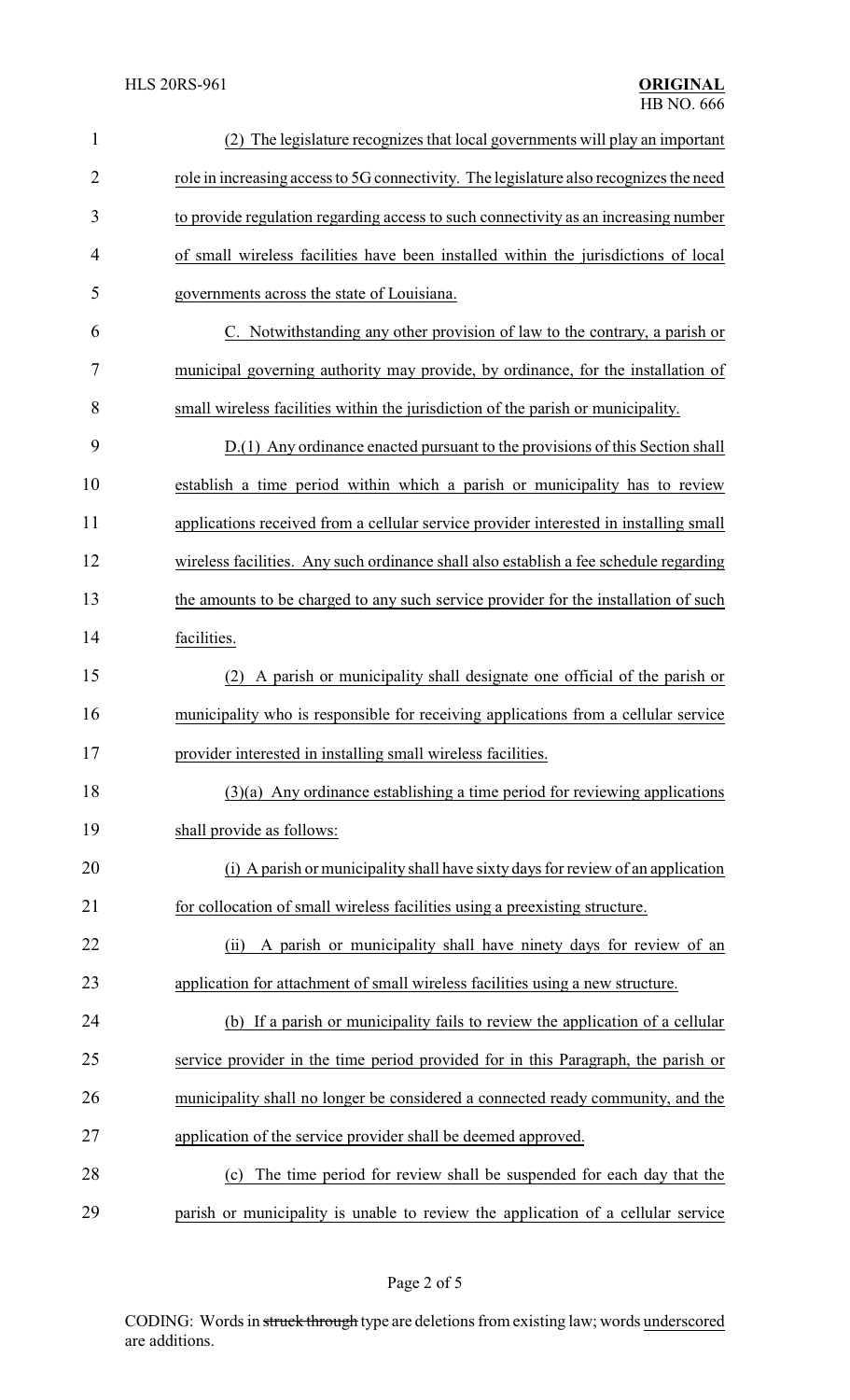| $\mathbf{1}$   | provider due to a delay caused by a natural disaster, a state of emergency, a            |
|----------------|------------------------------------------------------------------------------------------|
| $\overline{2}$ | mandated federal review or approval, the receipt of multiple applications by the same    |
| 3              | or different applicants within a relatively short period of time, or the fault of the    |
| 4              | applicant.                                                                               |
| 5              | (4) Any ordinance establishing a fee schedule regarding the amounts to be                |
| 6              | charged to a cellular service provider for the installation of small wireless facilities |
| 7              | shall provide as follows:                                                                |
| 8              | (a) A parish or municipality may charge a maximum fee of five hundred                    |
| 9              | dollars for non-recurring fees, including a single up-front application that includes    |
| 10             | up to five small wireless facilities.                                                    |
| 11             | (b) A parish or municipality may charge an additional one hundred dollars                |
| 12             | for each additional small wireless facility beyond five, or one thousand dollars for     |
| 13             | non-recurring fees for a new pole, not a collocation, intended to support one or more    |
| 14             | small wireless facilities.                                                               |
| 15             | (c) A parish of municipality may charge two hundred seventy dollars per                  |
| 16             | small wireless facility per year for all recurring fees, including any possible right of |
| 17             | way access fee or fee for attachment to parish or municipally owned structures in the    |
| 18             | right of way.                                                                            |
| 19             | $E(1)(a)$ Any parish or municipality that has enacted ordinances as provided             |
| 20             | for in this Section shall be considered a connected ready community. The Public          |
| 21             | Service Commission, referred to in this Section as the "commission" shall be             |
| 22             | responsible for ensuring that a parish or municipality is a connected ready              |
| 23             | community and remains in compliance with the provisions of this Section.                 |
| 24             | The commission shall create and maintain a website that lists every<br>(b)               |
| 25             | parish and municipality in the state of Louisiana and shall indicate whether the parish  |
| 26             | or municipality is compliant with the provisions of this Section. This list shall be     |
| 27             | easily accessible to the citizens of each parish and municipality and shall be able to   |
| 28             | be embedded into the official website of the parish or municipality. This shall          |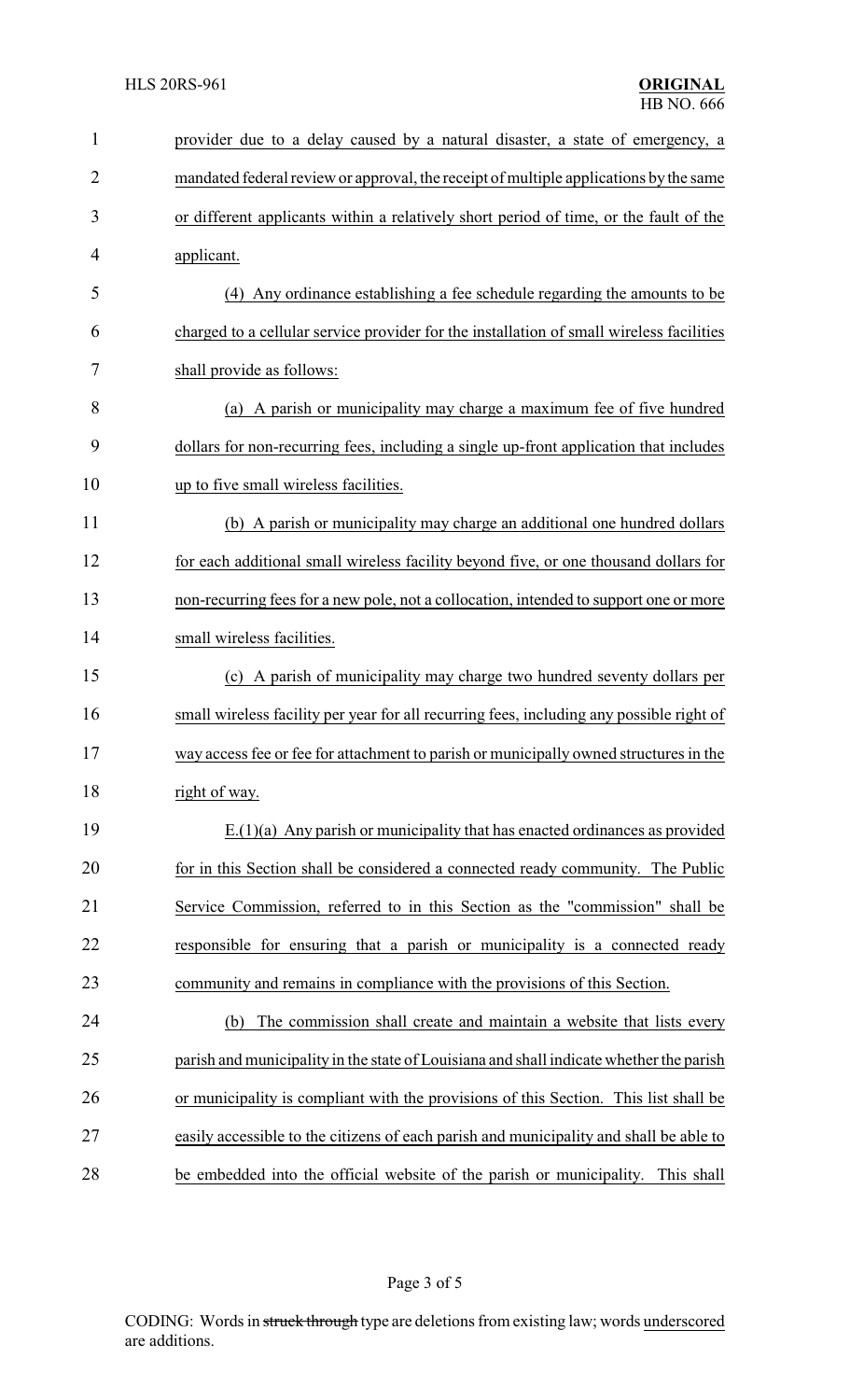| $\mathbf{1}$ | include a parish or municipality having a specific page to link to show its status as    |
|--------------|------------------------------------------------------------------------------------------|
| 2            | a connected ready community.                                                             |
| 3            | (2) If a parish or municipality is a connected ready community, it shall                 |
| 4            | receive the following services from the commission:                                      |
| 5            | (a) The commission shall provide assistance in the creation of marketing                 |
| 6            | materials for the parish or municipality to inform the public that the parish or         |
| 7            | municipality is a connected ready community                                              |
| 8            | (b) The commission shall reassign or hire the appropriate staff to assist the            |
| 9            | designated official of the parish or municipality who is responsible for receiving       |
| 10           | applications from cellular service providers in navigating the application review        |
| 11           | process within the time period provided for in this Section.                             |
| 12           | F. As used in this Section, the following words and phrases shall have the               |
| 13           | meaning ascribed to them in this Subsection:                                             |
| 14           | "Collocation" means placing an antenna on any existing structure,<br>(1)                 |
| 15           | regardless of whether that structure already has wireless equipment on it, or whether    |
| 16           | it has been zoned for placing that equipment.                                            |
| 17           | (2) "Connected ready community" means a parish or municipality that has                  |
| 18           | enacted ordinances as provided for in this Section.                                      |
| 19           | (3) "Small wireless facilities" means an antenna of no more than three cubic             |
| 20           | feet and equipment totaling no more than twenty eight cubic feet, placed on a            |
| 21           | structure that is either no more than fifty feet in height, no more than ten percent     |
| 22           | taller than adjacent structures, or no more than ten percent taller than the structure's |
| 23           | preexisting height after the new antenna is placed.                                      |

## DIGEST

The digest printed below was prepared by House Legislative Services. It constitutes no part of the legislative instrument. The keyword, one-liner, abstract, and digest do not constitute part of the law or proof or indicia of legislative intent. [R.S. 1:13(B) and 24:177(E)]

HB 666 Original 2020 Regular Session Mike Johnson

**Abstract:** Authorizes parishes and municipalities to enact ordinances to regulate the installation of small wireless facilities within their jurisdiction.

CODING: Words in struck through type are deletions from existing law; words underscored are additions.